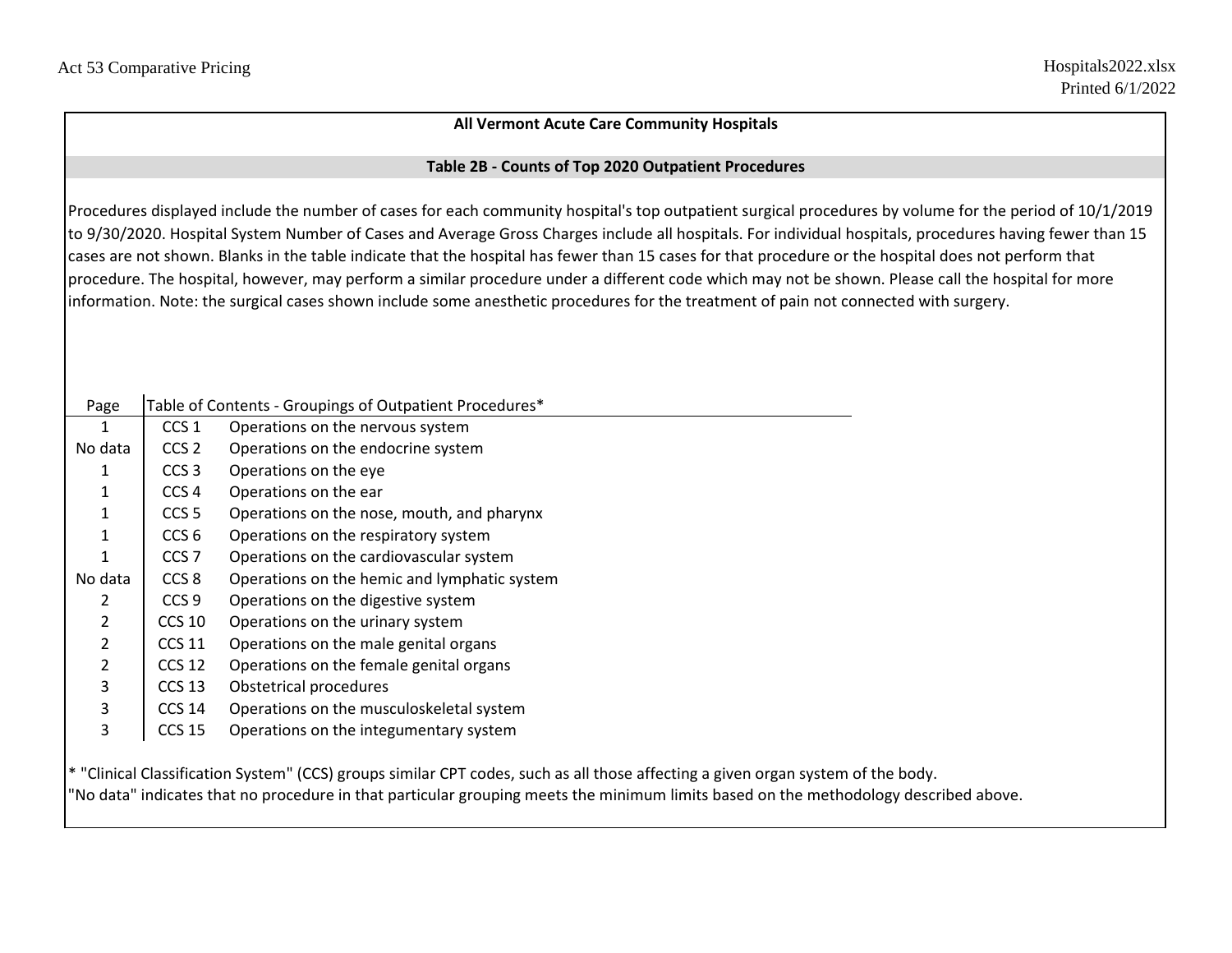| <b>Outpatient Procedures</b>                   |                                                             |                                           | <b>Hospital System</b>                             | Vermont Community Hospitals - Counts Displayed Include Each Hospital's Top Outpatient Procedures By Volume |                                         |                    |                                       |                                                    |                               |                              |                                                     |                                       |                                    |                                          |                                                  |                         |                                               |
|------------------------------------------------|-------------------------------------------------------------|-------------------------------------------|----------------------------------------------------|------------------------------------------------------------------------------------------------------------|-----------------------------------------|--------------------|---------------------------------------|----------------------------------------------------|-------------------------------|------------------------------|-----------------------------------------------------|---------------------------------------|------------------------------------|------------------------------------------|--------------------------------------------------|-------------------------|-----------------------------------------------|
| CCS High-<br>level<br>Group <sup>1</sup>       | <b>CCS Single-level Category</b>                            | System<br>Number of<br>Cases <sup>2</sup> | System<br>Average<br>Gross<br>Charges <sup>3</sup> | § Brattleboro<br><b>Memorial</b><br>Hospital                                                               | Central<br>Vermont<br>Medical<br>Center | Copley<br>Hospital | <b>§</b> Gifford<br>Medical<br>Center | Grace<br>Cottage<br>Family<br>Health &<br>Hospital | Mount<br>Ascutney<br>Hospital | North<br>Country<br>Hospital | Northeastern<br>Vermont<br><b>Regional Hospital</b> | Northwestern<br><b>Medical Center</b> | Porter<br><b>Medical</b><br>Center | Rutland<br>Regional<br>Medical<br>Center | Southwestern<br><b>Vermont Medical</b><br>Center | Springfield<br>Hospital | University of<br>Vermont<br>Medical<br>Center |
|                                                | CCS 1: Operations on the nervous system                     |                                           |                                                    |                                                                                                            |                                         |                    |                                       |                                                    |                               |                              |                                                     |                                       |                                    |                                          |                                                  |                         |                                               |
| 5                                              | Insert cath, spinal stimulator, inject into spinal canal    | 3,460                                     | \$2,416                                            |                                                                                                            | 431                                     | 115                | 115                                   |                                                    | 54                            | 71                           | 72                                                  |                                       |                                    | 771                                      | 318                                              |                         | 1,513                                         |
| 6                                              | Decompression peripheral nerve                              | 1,248                                     | \$5,699                                            | 111                                                                                                        | 130                                     | 109                | 41                                    |                                                    |                               | 73                           | 83                                                  | 51                                    | 59                                 | 161                                      | 46                                               | 56                      | 328                                           |
| $\overline{7}$                                 | Other diagnostic nervous system procedures                  | 3,783                                     | \$2,968                                            |                                                                                                            |                                         | 48                 | 96                                    |                                                    | 77                            | 274                          |                                                     |                                       |                                    | 1,046                                    | 311                                              |                         | 1,929                                         |
| 8                                              | Other non-OR or closed therapeutic nerv syst procs          | 3,474                                     | \$4,042                                            |                                                                                                            | 326                                     | 32                 | 20                                    |                                                    | 71                            | 16                           | 86                                                  |                                       |                                    | 530                                      | 23                                               |                         | 2,367                                         |
| 9                                              | Other OR therapeutic nervous system procedures              | 543                                       | \$9,822                                            |                                                                                                            |                                         |                    |                                       |                                                    |                               |                              | 21                                                  |                                       |                                    | 71                                       |                                                  |                         | 421                                           |
| CCS 3: Operations on the eye                   |                                                             |                                           |                                                    |                                                                                                            |                                         |                    |                                       |                                                    |                               |                              |                                                     |                                       |                                    |                                          |                                                  |                         |                                               |
| 15                                             | Lens & cataract procedures                                  | 3,544                                     | \$5,931                                            | 318                                                                                                        | 673                                     | 79                 | 139                                   |                                                    | 304                           | 246                          | 109                                                 | 252                                   | 374                                | 331                                      |                                                  |                         | 719                                           |
| 21                                             | Other extraocular muscle & orbit therapeutic procedures     | 80                                        | \$12,991                                           |                                                                                                            |                                         |                    | 37                                    |                                                    |                               |                              |                                                     |                                       |                                    |                                          |                                                  |                         | 42                                            |
| CCS 4: Operations on the ear                   |                                                             |                                           |                                                    |                                                                                                            |                                         |                    |                                       |                                                    |                               |                              |                                                     |                                       |                                    |                                          |                                                  |                         |                                               |
| 23                                             | Myringotomy                                                 | 552                                       | \$3,682                                            |                                                                                                            | 15                                      |                    |                                       |                                                    |                               |                              |                                                     | 42                                    | 57                                 | 85                                       |                                                  |                         | 318                                           |
| 26                                             | Other therapeutic ear procedures                            | 2,016                                     | \$1,564                                            |                                                                                                            |                                         |                    |                                       |                                                    |                               |                              |                                                     |                                       |                                    | 1,278                                    |                                                  |                         | 717                                           |
|                                                | CCS 5: Operations on the nose, mouth, and pharynx           |                                           |                                                    |                                                                                                            |                                         |                    |                                       |                                                    |                               |                              |                                                     |                                       |                                    |                                          |                                                  |                         |                                               |
| 28                                             | Plastic procedures on nose                                  | 226                                       | \$12,355                                           |                                                                                                            |                                         |                    |                                       |                                                    |                               |                              |                                                     | 95                                    | 15                                 | 31                                       |                                                  |                         | 59                                            |
| 30                                             | Tonsillectomy and/or adenoidectomy                          | 489                                       | \$7,659                                            |                                                                                                            | 33                                      |                    |                                       |                                                    |                               | 16                           | 28                                                  | 100                                   | 33                                 | 58                                       | 15                                               |                         | 193                                           |
| 31                                             | Diagnostic procedures on nose, mouth & pharynx              | 1,802                                     | \$662                                              |                                                                                                            | 24                                      |                    | 16                                    |                                                    |                               | 19                           |                                                     |                                       |                                    | 854                                      | 28                                               |                         | 842                                           |
| 33                                             | Other OR therapeutic procedures on nose, mouth &<br>pharynx | 276                                       | \$12,922                                           |                                                                                                            | 18                                      |                    |                                       |                                                    |                               |                              |                                                     |                                       | 34                                 | 66                                       |                                                  |                         | 124                                           |
|                                                | CCS 6: Operations on the respiratory system                 |                                           |                                                    |                                                                                                            |                                         |                    |                                       |                                                    |                               |                              |                                                     |                                       |                                    |                                          |                                                  |                         |                                               |
| 35                                             | Tracheoscopy & laryngoscopy with biopsy                     | 1,499                                     | \$870                                              |                                                                                                            | 34                                      |                    |                                       |                                                    |                               |                              |                                                     |                                       |                                    | 815                                      |                                                  |                         | 643                                           |
| 38                                             | Other diagnostic procedures on lung & bronchus              | 8,451                                     | \$1,004                                            | 182                                                                                                        | 601                                     | 86                 | 124                                   |                                                    | 107                           | 481                          | 225                                                 | 534                                   |                                    | 886                                      | 852                                              | 143                     | 4,217                                         |
| CCS 7: Operations on the cardiovascular system |                                                             |                                           |                                                    |                                                                                                            |                                         |                    |                                       |                                                    |                               |                              |                                                     |                                       |                                    |                                          |                                                  |                         |                                               |
| 54                                             | Other vascular catheterization, not heart                   | 1,094                                     | \$11,659                                           | 22                                                                                                         | 97                                      | 20                 |                                       |                                                    |                               | 20                           | 18                                                  |                                       |                                    | 141                                      | 91                                               |                         | 663                                           |
| 62                                             | Other diagnostic cardiovascular procedures                  | 592                                       | \$5,282                                            | 75                                                                                                         | 34                                      |                    | 25                                    |                                                    |                               |                              |                                                     |                                       |                                    | 123                                      | 35                                               |                         | 298                                           |
| 63                                             | Other non-OR therapeutic cardiovascular procedures          | 3,447                                     | \$1,811                                            | 21                                                                                                         | 140                                     | 57                 |                                       |                                                    |                               | 36                           | 680                                                 | 245                                   | 150                                | 345                                      | 376                                              | 101                     | 1,286                                         |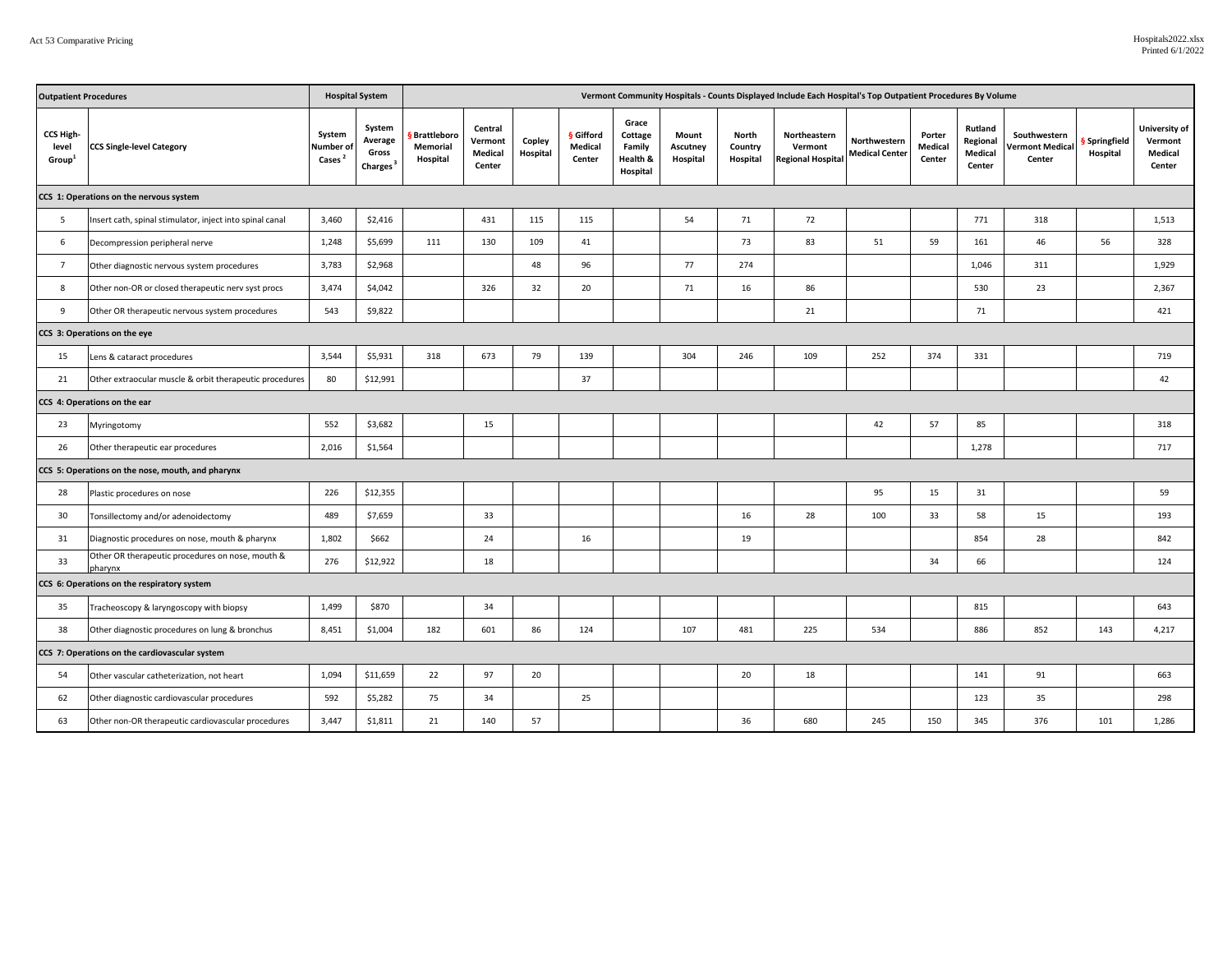| <b>Outpatient Procedures</b>             | <b>Hospital System</b><br>Vermont Community Hospitals - Counts Displayed Include Each Hospital's Top Outpatient Procedures By Volume |                                           |                                                    |                                            |                                         |                    |                                       |                                                    |                               |                              |                                                     |                                       |                             |                                          |                                                  |                         |                                               |
|------------------------------------------|--------------------------------------------------------------------------------------------------------------------------------------|-------------------------------------------|----------------------------------------------------|--------------------------------------------|-----------------------------------------|--------------------|---------------------------------------|----------------------------------------------------|-------------------------------|------------------------------|-----------------------------------------------------|---------------------------------------|-----------------------------|------------------------------------------|--------------------------------------------------|-------------------------|-----------------------------------------------|
| CCS High-<br>level<br>Group'             | <b>CCS Single-level Category</b>                                                                                                     | System<br>Number of<br>Cases <sup>2</sup> | System<br>Average<br>Gross<br>Charges <sup>3</sup> | <b>Brattleboro</b><br>Memorial<br>Hospital | Central<br>Vermont<br>Medical<br>Center | Copley<br>Hospital | <b>§</b> Gifford<br>Medical<br>Center | Grace<br>Cottage<br>Family<br>Health &<br>Hospital | Mount<br>Ascutney<br>Hospital | North<br>Country<br>Hospital | Northeastern<br>Vermont<br><b>Regional Hospital</b> | Northwestern<br><b>Medical Center</b> | Porter<br>Medical<br>Center | Rutland<br>Regional<br>Medical<br>Center | Southwestern<br><b>Vermont Medical</b><br>Center | Springfield<br>Hospital | University of<br>Vermont<br>Medical<br>Center |
|                                          | CCS 9: Operations on the digestive system                                                                                            |                                           |                                                    |                                            |                                         |                    |                                       |                                                    |                               |                              |                                                     |                                       |                             |                                          |                                                  |                         |                                               |
| 69                                       | Esophageal dilatation                                                                                                                | 315                                       | \$5,055                                            | 49                                         | 48                                      |                    |                                       |                                                    |                               | 15                           |                                                     | 32                                    |                             | 55                                       |                                                  |                         | 87                                            |
| 70                                       | Upper gastrointestinal endoscopy, biopsy                                                                                             | 4,006                                     | \$4,104                                            | 192                                        | 366                                     | 118                | 51                                    |                                                    | 147                           | 138                          | 127                                                 | 483                                   | 108                         | 442                                      | 232                                              | 173                     | 1,429                                         |
| 76                                       | Colonoscopy & biopsy                                                                                                                 | 16,969                                    | \$4,555                                            | 1,014                                      | 1,933                                   | 779                | 250                                   |                                                    | 538                           | 793                          | 596                                                 | 1,520                                 | 882                         | 2,016                                    | 2,000                                            | 497                     | 4,151                                         |
| 80                                       | Appendectomy                                                                                                                         | 79                                        | \$14,578                                           |                                            |                                         |                    |                                       |                                                    |                               |                              |                                                     |                                       |                             | 16                                       |                                                  |                         | 20                                            |
| 84                                       | Cholecystectomy & common duct exploration                                                                                            | 786                                       | \$15,123                                           | 32                                         | 95                                      | 35                 |                                       |                                                    | 26                            | 49                           | 35                                                  | 146                                   | 35                          | 85                                       | 73                                               | 23                      | 140                                           |
| 85                                       | Inguinal & femoral hernia repair                                                                                                     | 1,085                                     | \$14,251                                           | 69                                         | 126                                     | 51                 | 25                                    |                                                    | 28                            | 51                           | 49                                                  | 90                                    | 68                          | 121                                      | 96                                               | 23                      | 288                                           |
| 86                                       | Other hernia repair                                                                                                                  | 682                                       | \$13,574                                           | 32                                         | 66                                      | 39                 | 17                                    |                                                    | 18                            | 30                           | 27                                                  | 66                                    | 32                          | 88                                       | 90                                               | 19                      | 158                                           |
| 88                                       | Abdominal paracentesis                                                                                                               | 478                                       | \$2,259                                            | 21                                         | 22                                      | 27                 |                                       |                                                    |                               | 26                           |                                                     |                                       |                             | 52                                       | 44                                               |                         | 272                                           |
| 91                                       | Peritoneal dialysis                                                                                                                  | 3,407                                     | \$11,177                                           |                                            |                                         |                    |                                       |                                                    |                               |                              |                                                     |                                       |                             |                                          | 68                                               |                         | 3,339                                         |
| CCS 10: Operations on the urinary system |                                                                                                                                      |                                           |                                                    |                                            |                                         |                    |                                       |                                                    |                               |                              |                                                     |                                       |                             |                                          |                                                  |                         |                                               |
| 100                                      | Endoscopy & endoscopic biopsy of the urinary tract                                                                                   | 1,434                                     | \$2,399                                            |                                            | 23                                      |                    | 17                                    |                                                    |                               |                              | 24                                                  |                                       |                             | 343                                      |                                                  |                         | 978                                           |
| 101                                      | Transurethral excision, drainage, rem urinary obstruction                                                                            | 793                                       | \$8,181                                            | 36                                         | 23                                      | 21                 | 19                                    |                                                    |                               | 21                           | 53                                                  |                                       | 24                          | 110                                      | 32                                               | 18                      | 416                                           |
| 102                                      | Ureteral catheterization                                                                                                             | 274                                       | \$9,313                                            |                                            | 69                                      |                    |                                       |                                                    |                               |                              | 19                                                  | 18                                    |                             |                                          |                                                  |                         | 99                                            |
| 107                                      | Extracorporeal lithotripsy, urinary                                                                                                  | 837                                       | \$15,988                                           | 35                                         | 82                                      | 40                 | 34                                    |                                                    |                               | 29                           | 23                                                  | 33                                    | 40                          | 125                                      | 97                                               | 30                      | 259                                           |
| 108                                      | Indwelling catheter                                                                                                                  | 704                                       | \$432                                              |                                            |                                         |                    |                                       |                                                    |                               |                              |                                                     |                                       |                             | 389                                      |                                                  |                         | 313                                           |
| 112                                      | Other OR therapeutic procedures of urinary tract                                                                                     | 330                                       | \$10,978                                           |                                            |                                         |                    | 19                                    |                                                    |                               |                              |                                                     |                                       | 21                          | 45                                       |                                                  | 20                      | 169                                           |
|                                          | CCS 11: Operations on the male genital organs                                                                                        |                                           |                                                    |                                            |                                         |                    |                                       |                                                    |                               |                              |                                                     |                                       |                             |                                          |                                                  |                         |                                               |
| 116                                      | Diagnostic procedures, male genital                                                                                                  | 297                                       | \$2,840                                            | 26                                         |                                         |                    |                                       |                                                    |                               |                              |                                                     |                                       |                             | 45                                       |                                                  |                         | 210                                           |
|                                          | CCS 12: Operations on the female genital organs                                                                                      |                                           |                                                    |                                            |                                         |                    |                                       |                                                    |                               |                              |                                                     |                                       |                             |                                          |                                                  |                         |                                               |
| 119                                      | Oophorectomy, unilateral & bilateral                                                                                                 | 321                                       | \$14,710                                           |                                            |                                         | 21                 |                                       |                                                    |                               | 32                           | 24                                                  | 27                                    | 22                          | 30                                       | 34                                               |                         | 97                                            |
| 124                                      | Hysterectomy, abdominal & vaginal                                                                                                    | 532                                       | \$26,947                                           |                                            |                                         | 18                 |                                       |                                                    |                               | 18                           | 28                                                  | 39                                    | 31                          | 49                                       | 43                                               | 22                      | 258                                           |
| 125                                      | Other excision of cervix & uterus                                                                                                    | 294                                       | \$10,153                                           |                                            |                                         | 24                 |                                       |                                                    |                               |                              |                                                     | 66                                    | 19                          | 33                                       | 35                                               | 18                      | 62                                            |
| 130                                      | Other diagnostic procedures, female organs                                                                                           | 2,356                                     | \$2,115                                            | 24                                         | 333                                     |                    | 15                                    |                                                    |                               | 23                           | 25                                                  | 49                                    | 30                          | 463                                      | 1,171                                            | 20                      | 197                                           |
| 131                                      | Other non-OR therapeutic procedures, female organs                                                                                   | 649                                       | \$2,415                                            |                                            |                                         |                    |                                       |                                                    |                               |                              |                                                     |                                       |                             | 359                                      |                                                  |                         | 272                                           |
| 132                                      | Other OR therapeutic procedures, female organs                                                                                       | 336                                       | \$15,402                                           |                                            |                                         |                    |                                       |                                                    |                               | 43                           |                                                     | 21                                    |                             | 41                                       | 19                                               | 24                      | 154                                           |
|                                          | CCS 13: Obstetrical procedures                                                                                                       |                                           |                                                    |                                            |                                         |                    |                                       |                                                    |                               |                              |                                                     |                                       |                             |                                          |                                                  |                         |                                               |
| 139                                      | Fetal monitoring                                                                                                                     | 3.410                                     | \$894                                              | 413                                        | 473                                     | 235                | 206                                   |                                                    |                               | 139                          | 352                                                 | 83                                    | 134                         | 518                                      | 163                                              |                         | 694                                           |